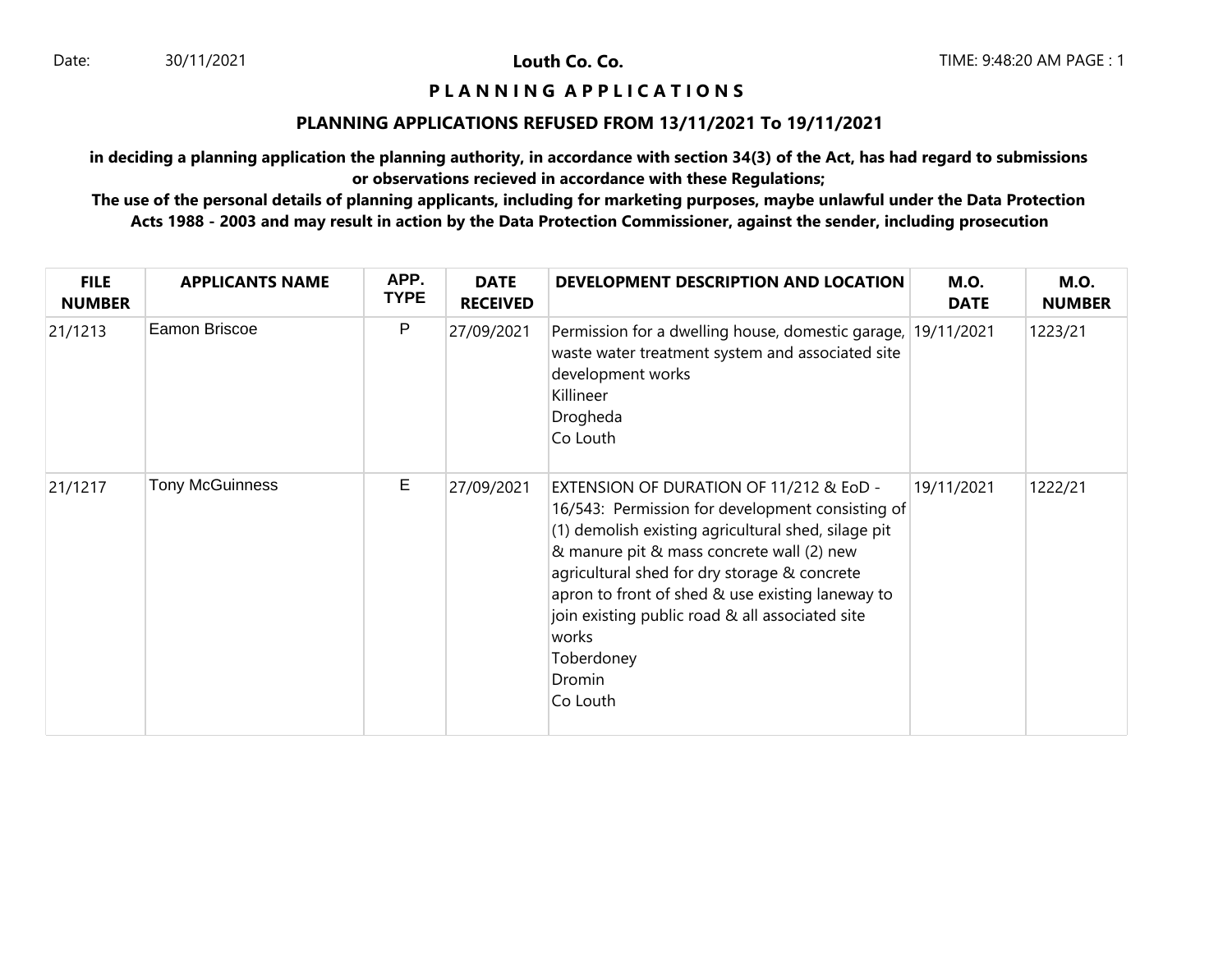### **P L A N N I N G A P P L I C A T I O N S**

### **PLANNING APPLICATIONS REFUSED FROM 13/11/2021 To 19/11/2021**

**in deciding a planning application the planning authority, in accordance with section 34(3) of the Act, has had regard to submissions or observations recieved in accordance with these Regulations;**

**The use of the personal details of planning applicants, including for marketing purposes, maybe unlawful under the Data Protection Acts 1988 - 2003 and may result in action by the Data Protection Commissioner, against the sender, including prosecution**

| <b>FILE</b><br><b>NUMBER</b> | <b>APPLICANTS NAME</b> | APP.<br><b>TYPE</b> | <b>DATE</b><br><b>RECEIVED</b> | DEVELOPMENT DESCRIPTION AND LOCATION                                                                                                                                                                                                                                                                        | <b>M.O.</b><br><b>DATE</b> | <b>M.O.</b><br><b>NUMBER</b> |
|------------------------------|------------------------|---------------------|--------------------------------|-------------------------------------------------------------------------------------------------------------------------------------------------------------------------------------------------------------------------------------------------------------------------------------------------------------|----------------------------|------------------------------|
| 21/1219                      | Alex Workman           | $\mathsf{P}$        | 27/09/2021                     | Permission for development within the attendant<br>grounds of Protected Structure ID no. LHS 019-<br>009 - Dunany House, consisting of construction of<br>a single storey dwelling house, with proprietary<br>waste water treatment system and all associated<br>site works<br>Dunany<br>Togher<br>Co Louth | 19/11/2021                 | 1233/21                      |
| 21/1225                      | <b>Paul Clarke</b>     | P                   | 29/09/2021                     | Permission for a new single storey dwelling house, 19/11/2021<br>septic tank and percolation area, new site<br>entrance and associated site development works<br>Gibstown<br>Ardee Road<br>Dundalk, Co Louth                                                                                                |                            | 1225/21                      |
| 21/1227                      | <b>Ceala Powell</b>    | P                   | 29/09/2021                     | Permission for a new two storey dwelling house,<br>waste water treatment system and all associated<br>site development works<br>Carrickarnon<br>Co Louth                                                                                                                                                    | 19/11/2021                 | 1231/21                      |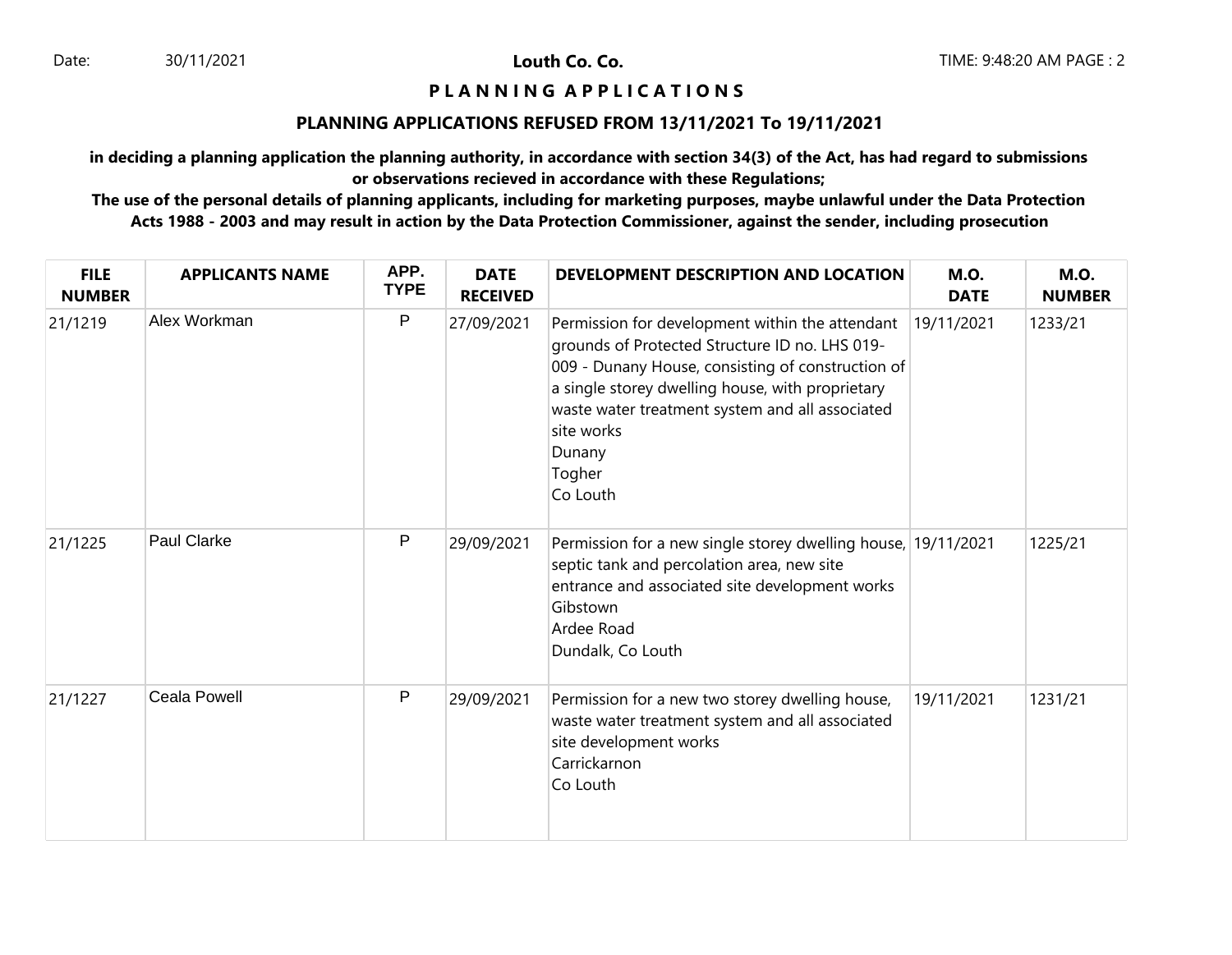## **P L A N N I N G A P P L I C A T I O N S**

### **PLANNING APPLICATIONS REFUSED FROM 13/11/2021 To 19/11/2021**

**in deciding a planning application the planning authority, in accordance with section 34(3) of the Act, has had regard to submissions or observations recieved in accordance with these Regulations;**

**The use of the personal details of planning applicants, including for marketing purposes, maybe unlawful under the Data Protection Acts 1988 - 2003 and may result in action by the Data Protection Commissioner, against the sender, including prosecution**

| 21/1228 | James O'Reilly                     | $\circ$ | 30/09/2021 | Outline permission sought for one dwelling<br>house, waste water treatment system and all<br>associated site development works<br>Glenmore<br>Riverstown<br>Dundalk, Co Louth                                                                                                                                                                              | 19/11/2021 | 1239/21 |
|---------|------------------------------------|---------|------------|------------------------------------------------------------------------------------------------------------------------------------------------------------------------------------------------------------------------------------------------------------------------------------------------------------------------------------------------------------|------------|---------|
| 21/1244 | Colleen O'Reilly                   | $\circ$ | 05/10/2021 | Outline permission sought for one dwelling<br>house, waste water treatment system and all<br>associated site development works<br>Corrakit<br>Omeath<br>Co louth                                                                                                                                                                                           | 19/11/2021 | 1226/21 |
| 21/1245 | <b>Blathine Donnelly</b>           | P       | 05/10/2021 | Permission for conversion of part of existing<br>domestic garage/store previously granted<br>permission under planning ref. no. 17/653 to one<br>dwelling house. Permission is also sough to raise<br>roof and provide new waste water treatment<br>system to serve dwelling and all associated site<br>development works<br>Ardaghy<br>Omeath<br>Co Louth | 19/11/2021 | 1240/21 |
| 21/1259 | <b>Armagh Construction Limited</b> | E       | 08/10/2021 | EXTENSION OF DURATION OF 16/217:<br>Permission for the following:-(i) Demolition of (a)<br>two storey sports hall and single storey science<br>block (modern extensions to the St. Mary's                                                                                                                                                                  | 19/11/2021 | 1232/21 |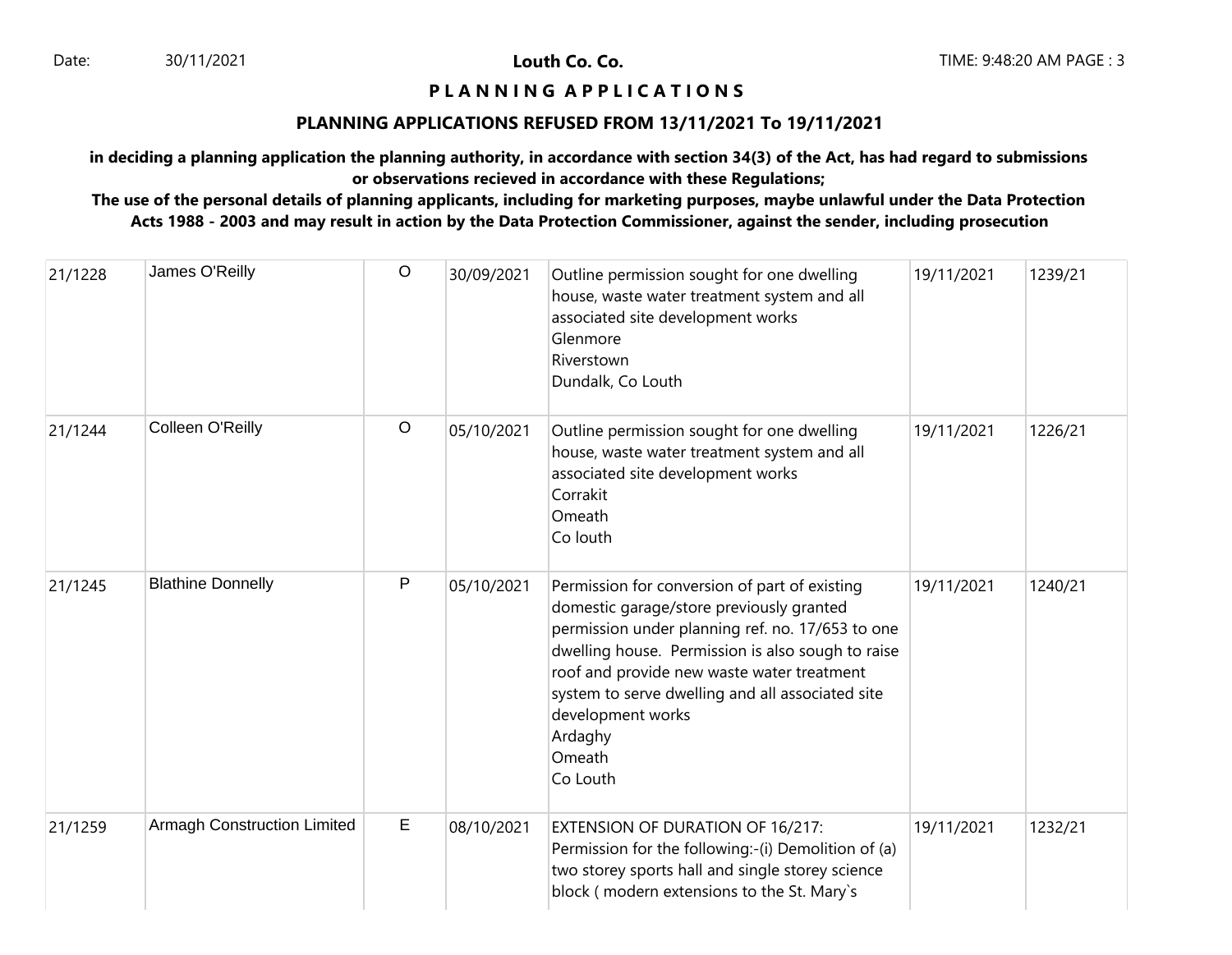30/11/2021 **Louth Co. Co.**

#### **P L A N N I N G A P P L I C A T I O N S**

### **PLANNING APPLICATIONS REFUSED FROM 13/11/2021 To 19/11/2021**

**in deciding a planning application the planning authority, in accordance with section 34(3) of the Act, has had regard to submissions or observations recieved in accordance with these Regulations;**

**The use of the personal details of planning applicants, including for marketing purposes, maybe unlawful under the Data Protection Acts 1988 - 2003 and may result in action by the Data Protection Commissioner, against the sender, including prosecution**

> School), (b) outbuildings within the curtilage of the Protected Structure and (c) boundary stone wall to Nicholas Street, (ii) Construction of the following (a) a three storey apartment block - with solar panels at roof level - of nine apartments, six number x one bed and three number x two bed, all with balconies or ground floor terraces, (b) eight number three storey duplexes with solar panels at roof level, containing eight x two bed ground floor apartments with private open space to the rear, and eight x three bed duplex apartments at the first and second floor with enclosed terrace at first floor level, (c) twenty five number storage sheds and bicycle sheds to the rear of duplex apartments with pedestrian access path, (iii) fifty eight no. car parking spaces to serve the overall education and residential development, (iv) boundary railing, redesigned open space and seven no. car parking spaces to serve the existing Cerdon Community, (v) Change of use of existing Gospel Hall from educational use to Community use, (vi) New vehicular entrance off Nicholas Street, (vii) Landscaped public open spaces to serve the residential and educational use, (viii) Bicycle parking for thirty two bicycles for educational use, (ix) refurbishment, reconfiguration, and realignment of interface wall and fenestration between demolished two storey sports hall and original school building. The planning application includes